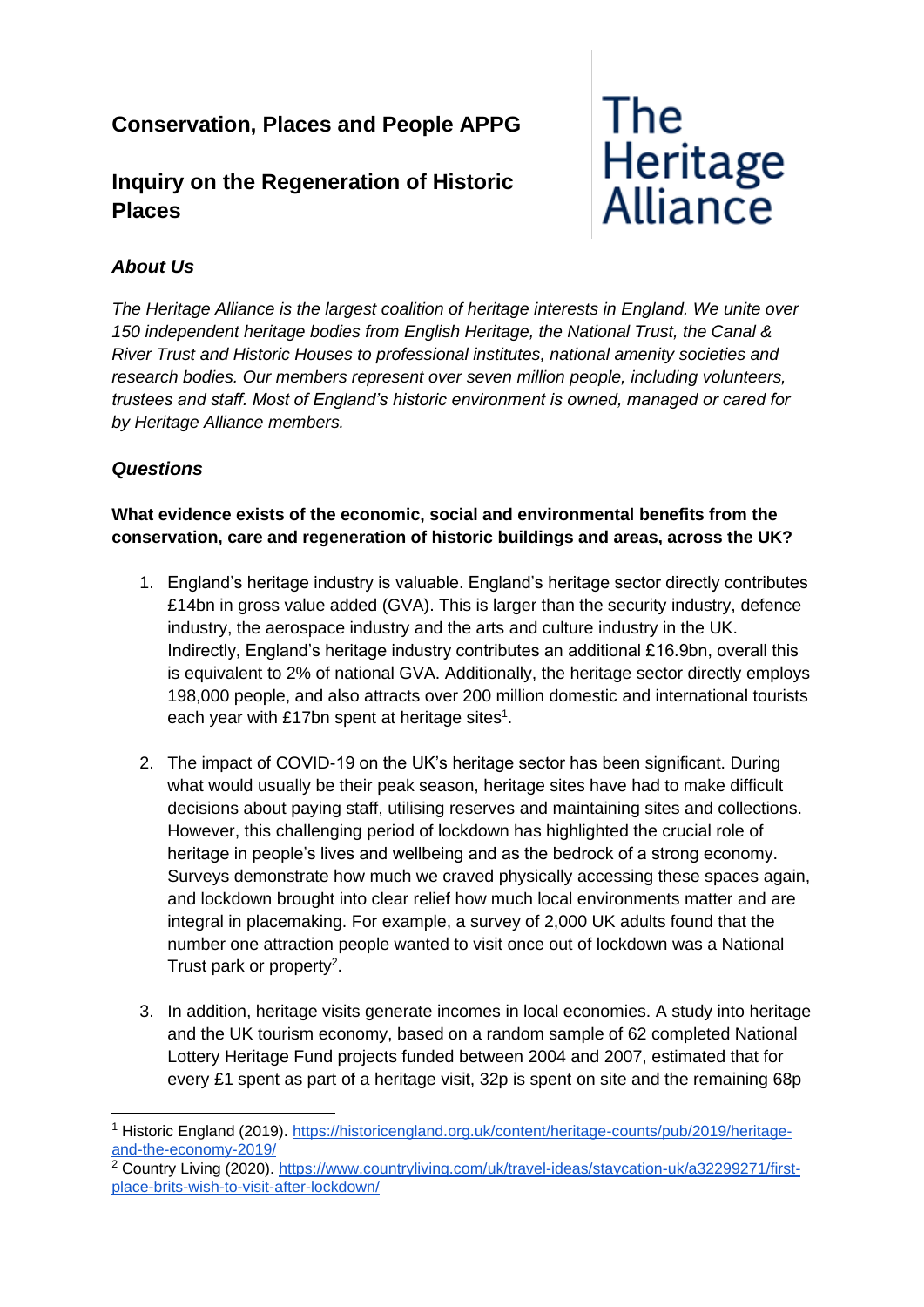is spent in local businesses including restaurants, cafés, hotels and shops.<sup>3</sup> It is essential we protect the important contribution of heritage to place-making and local economies.

- 4. Conservation, care and regeneration of historic buildings and areas not only has economic gains, but social gains. Our recent Heritage, Health and Wellbeing report explores the positive impact engagement with heritage and historic sites can have on individual and community wellbeing. The report showcases over 30 impressive case studies that have benefited the public's physical and mental health. For example, the Inspiring Futures project, a training and volunteering programme which ran across ten heritage sites in Greater Manchester for over 260 people from local communities, who were either long-term unemployed, facing low-level mental wellbeing challenges or social isolation, calculated a socio-economic return on investment of £3.50 for every £1 invested.<sup>4</sup> More recently the National Churches Trusts has shown that every £1 invested in church buildings there is a Social Return on Investment of £3.74 (using the most conservative methods).<sup>5</sup> There is no question that church buildings provide a strong, positive economic return by providing and hosting food banks, youth groups, drug and alcohol support and mental health support.
- 5. There are also clear environmental benefits to the conservation, care and regeneration of historic buildings and areas. See paragraphs 21-24 for further details.

#### **How can the conservation and regeneration of historic areas contribute to the wider agendas of governments across the UK to equity and 'levelling up', along with their focus on high streets revival?**

- 6. The Government cannot deliver the levelling-up agenda without addressing spatial inequalities. Heritage sites and historic areas are spread throughout the UK. 99.3% of people in England live less than a mile from a listed heritage asset<sup>6</sup>. The benefits that heritage sites can bring, whether economic, social or environmental, can be capitalised on in any area in the UK.
- 7. RSA's Heritage Index 2020 shows that the dynamic heritage scene exists equally in the cities as the countryside. While towns and cities have high concentrations of listed buildings and industrial history, rural areas have a high concentration of natural heritage. Similarly, the north-south divide is also virtually non-apparent, with the Heritage Index revealing that within each region there are pockets of strong heritage assets and activities.<sup>7</sup>

<sup>3</sup> National Lottery Heritage Fund (2010).

[https://www.heritagefund.org.uk/sites/default/files/media/about\\_us/hlf\\_tourism\\_impact\\_single.pdf](https://www.heritagefund.org.uk/sites/default/files/media/about_us/hlf_tourism_impact_single.pdf) <sup>4</sup> The Heritage Alliance (2020). [https://www.theheritagealliance.org.uk/wp](https://www.theheritagealliance.org.uk/wp-content/uploads/2020/09/Heritage-Alliance-AnnualReport_2020_Online.pdf)[content/uploads/2020/09/Heritage-Alliance-AnnualReport\\_2020\\_Online.pdf](https://www.theheritagealliance.org.uk/wp-content/uploads/2020/09/Heritage-Alliance-AnnualReport_2020_Online.pdf)

<sup>5</sup> National Churches Trust (2020). [https://www.houseofgood.nationalchurchestrust.org/wp](https://www.houseofgood.nationalchurchestrust.org/wp-content/uploads/2020/10/House-of-Good-AW-digital-small.pdf)[content/uploads/2020/10/House-of-Good-AW-digital-small.pdf](https://www.houseofgood.nationalchurchestrust.org/wp-content/uploads/2020/10/House-of-Good-AW-digital-small.pdf)

<sup>&</sup>lt;sup>6</sup> Historic England (2019). [https://historicengland.org.uk/content/heritage-counts/pub/2020/heritage](https://historicengland.org.uk/content/heritage-counts/pub/2020/heritage-and-society-2020/)[and-society-2020/](https://historicengland.org.uk/content/heritage-counts/pub/2020/heritage-and-society-2020/)

RSA (2020). [https://www.thersa.org/globalassets/\\_foundation/new-site-blocks-and](https://www.thersa.org/globalassets/_foundation/new-site-blocks-and-images/reports/pride-in-place-rsa-heritage-index-2020.pdf)[images/reports/pride-in-place-rsa-heritage-index-2020.pdf](https://www.thersa.org/globalassets/_foundation/new-site-blocks-and-images/reports/pride-in-place-rsa-heritage-index-2020.pdf)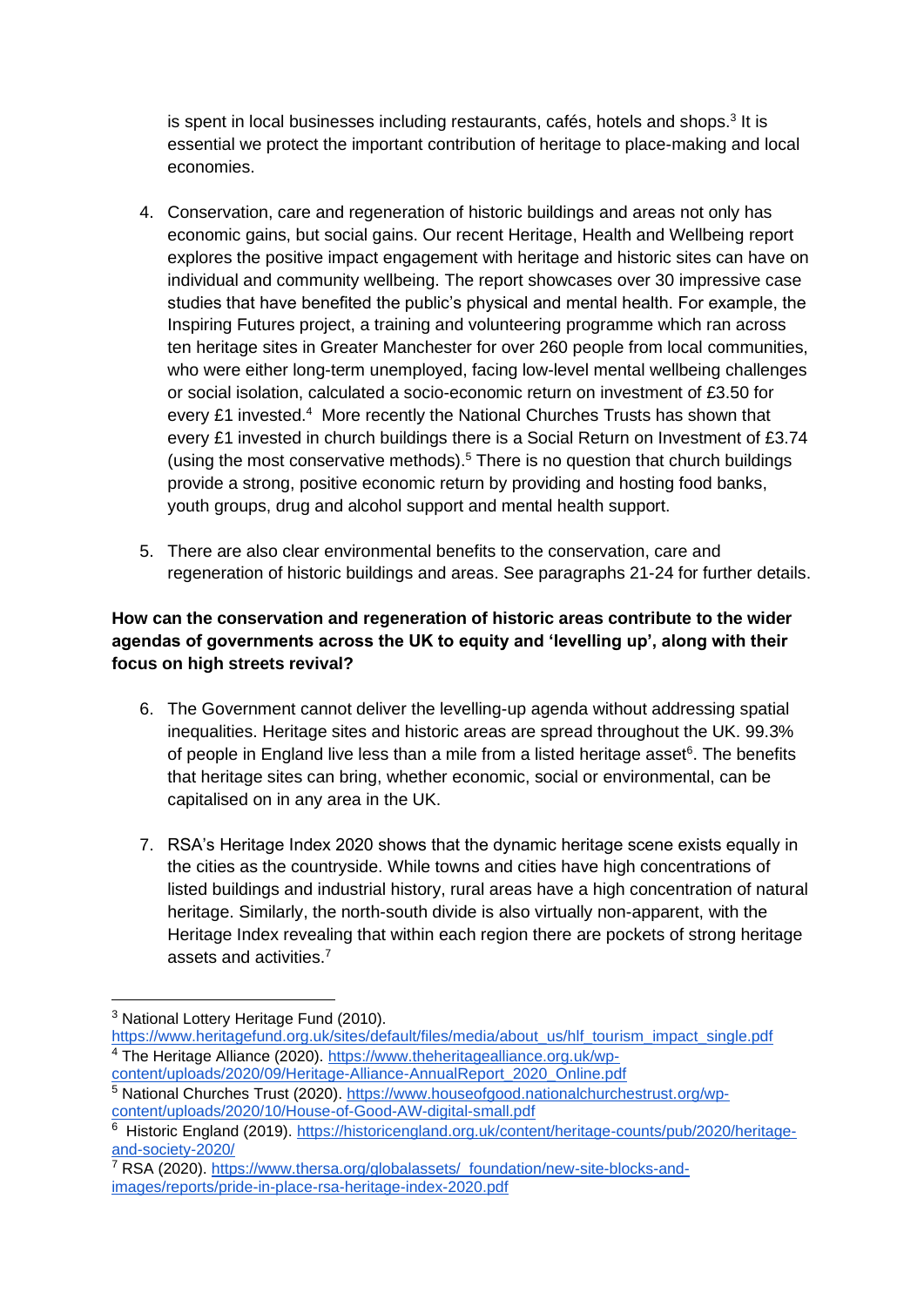- 8. We welcome the £107 million of the Future High Street Fund dedicated to the regeneration of heritage high streets. Funding schemes, such as this, and other targeted investment, should continue to support heritage projects to create a sense of place and enable heritage to address public policy priorities. Historic town centre and high street revitalisation has been found to reduce anti-social behaviour and increase feelings of safety amongst residents. Heritage capital investments have the potential to alleviate negative spillover community effects of crime – and knock-on effects of social fragmentation, and deprivation.<sup>8</sup>
- 9. Financial support for the historic environment can 'level up' local areas across the country - attracting both domestic and international tourism. As mentioned in paragraph 3, heritage visits generate incomes in local economies: for every £1 spent as part of a heritage visit, 32p is spent on site and the remaining 68p is spent in local businesses including restaurants, cafés, hotels and shops.
- 10. Other fiscal changes to support the historic environment would also benefit the Government's 'levelling up' agenda. For example, a commitment to the continuation of the Heritage Maintenance Funds scheme and reduction of the income tax rate on these funds to 20% would inject more investment in repair and maintenance in properties that are dispersed across the country. As fewer than 5 of the 1,500 Historic Houses' members are in the metropolitan area of greater London, this tax reform would generate economic activity in non-metropolitan, rural parts of the UK and support the 'levelling up' agenda.
- 11. Equally, the Government should consider how it can better support under-utilised heritage buildings being brought back into use as housing e.g. mills and factories. Research has demonstrated that refurbishing underused historic mills in West Yorkshire and Greater Manchester could provide workspace for 283,000 jobs or 52,000 new homes.<sup>9</sup> Reusing historic buildings to meet office and housing needs reduces carbon footprint significantly as illustrated in the 2019 Heritage Counts report entitled 'Carbon in the Built Historic Environment'<sup>10</sup> and explained further in paragraphs 21-24.

#### **Is there a case for further increasing the level of investment in the heritage and infrastructure of places outside London and the south-east of England to assist the 'levelling up' of lagging regional economies?**

12. We believe there is a case for increasing investment in heritage and the historic environment to assist with the 'levelling up' of lagging regional economies. Please see paragraphs 6-11 for further detail.

<sup>8</sup> Historic England (2019). [https://historicengland.org.uk/content/heritage-counts/pub/2020/heritage](https://historicengland.org.uk/content/heritage-counts/pub/2020/heritage-and-society-2020/)[and-society-2020/](https://historicengland.org.uk/content/heritage-counts/pub/2020/heritage-and-society-2020/)

 $\frac{9}{9}$  Historic England (2017). [https://historicengland.org.uk/images-books/publications/engines-of](https://historicengland.org.uk/images-books/publications/engines-of-prosperity-new-uses-old-mills/)[prosperity-new-uses-old-mills/](https://historicengland.org.uk/images-books/publications/engines-of-prosperity-new-uses-old-mills/)

<sup>10</sup> Historic England (2019). [https://historicengland.org.uk/content/heritage-counts/pub/2019/hc2019](https://historicengland.org.uk/content/heritage-counts/pub/2019/hc2019-re-use-recycle-to-reduce-carbon/) [re-use-recycle-to-reduce-carbon/](https://historicengland.org.uk/content/heritage-counts/pub/2019/hc2019-re-use-recycle-to-reduce-carbon/)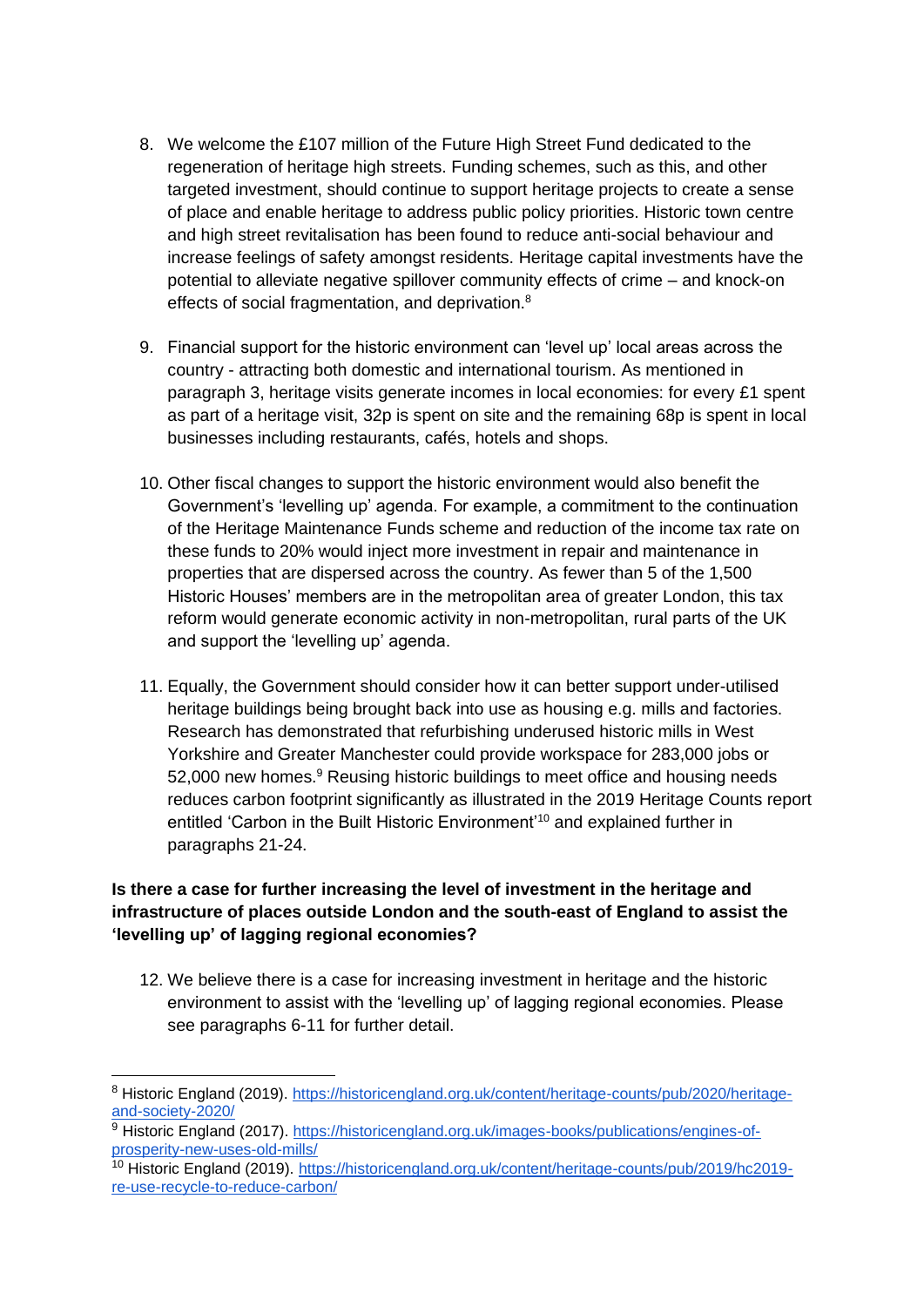**How can regeneration of the historic environment contribute to and interact with efforts to revive local economies in the wake of the Covid-19 pandemic and subsequent recession?**

- 13. Research carried out by University of Cumbria found that COVID-19 has resulted in people spending increased time in nature, with the majority of correspondents also saying that they are now more likely to spend time in nature in the future. Compared with before lockdown, 70% said they would be more likely to notice nature in their local area in future. The research also revealed that people across the UK had beneficial experiences when they had time and opportunity to notice their neighbourhood environment and local nature.<sup>11</sup> **As many historic spaces are outdoors and an inherent part of our natural environment, this desire for access to nature after the pandemic can be capitalised on to help revive local economies**.
- 14. Similarly, as noted in paragraph 2, several surveys have demonstrated how much we craved physically accessing heritage attractions and historic sites again. Lockdown has made abundantly clear how much local environments matter and their integral role in placemaking.
- 15. We have appreciated the support of the government over this challenging period through the Culture Recovery Fund for Heritage, the Job Retention Scheme and other business support. We now urge the government to look beyond this financial year to the long tail of this Covid-19 crisis. An investment in the future of our historic environment is an investment in our country's future prosperity and in the public, who use and value it. 73% of UK adults agree that the UK government has a moral obligation to protect our heritage.<sup>12</sup>
- 16. The recommendations mentioned elsewhere in this consultation response, such as a VAT system which incentivises reuse through parity of treatment for the repair and maintenance of existing buildings as compared with new-build, would not only protect our historic environment and contribute to Net Zero efforts, but also kickstart the construction sector after the pandemic.
	- a. According to the Federation of Master Builders, a cut in the VAT on home improvement works would stimulate the industry, as tax would no longer be a barrier to homeowners doing repairs and making upgrades, including the energy efficiency, of their buildings.<sup>13</sup>
	- b. Research commissioned by Experian in 2015<sup>14</sup> found the impact of reducing the rate of VAT on residential repairs and maintenance from 20% to 5% (over the 5-year period from 2015 to 2020) was estimated to generate an stimulus

<sup>&</sup>lt;sup>11</sup> University of Cumbria Institute of Science, Natural Resources and Outdoor Studies (2020). [https://www.cumbria.ac.uk/about/news/articles/articles/university-research-records-new-love-of](https://www.cumbria.ac.uk/about/news/articles/articles/university-research-records-new-love-of-nature-during-coronavirus-lockdown-.html)[nature-during-coronavirus-lockdown-.html](https://www.cumbria.ac.uk/about/news/articles/articles/university-research-records-new-love-of-nature-during-coronavirus-lockdown-.html)

<sup>&</sup>lt;sup>12</sup> ComRes, Public Perceptions of Heritage. [http://www.comresglobal.com/wp](http://www.comresglobal.com/wp-content/uploads/2015/11/Public-perceptions-of-heritage_2015.pdf)[content/uploads/2015/11/Public-perceptions-of-heritage\\_2015.pdf](http://www.comresglobal.com/wp-content/uploads/2015/11/Public-perceptions-of-heritage_2015.pdf)

<sup>&</sup>lt;sup>13</sup> Federation of Master Builders. [https://www.fmb.org.uk/about-the-fmb/newsroom/construction](https://www.fmb.org.uk/about-the-fmb/newsroom/construction-recovery-needs-a-vat-cut/)[recovery-needs-a-vat-cut/](https://www.fmb.org.uk/about-the-fmb/newsroom/construction-recovery-needs-a-vat-cut/)

<sup>14</sup> Experian (2014).<https://www.ihbc.org.uk/resources/VAT-research-FINAL.pdf>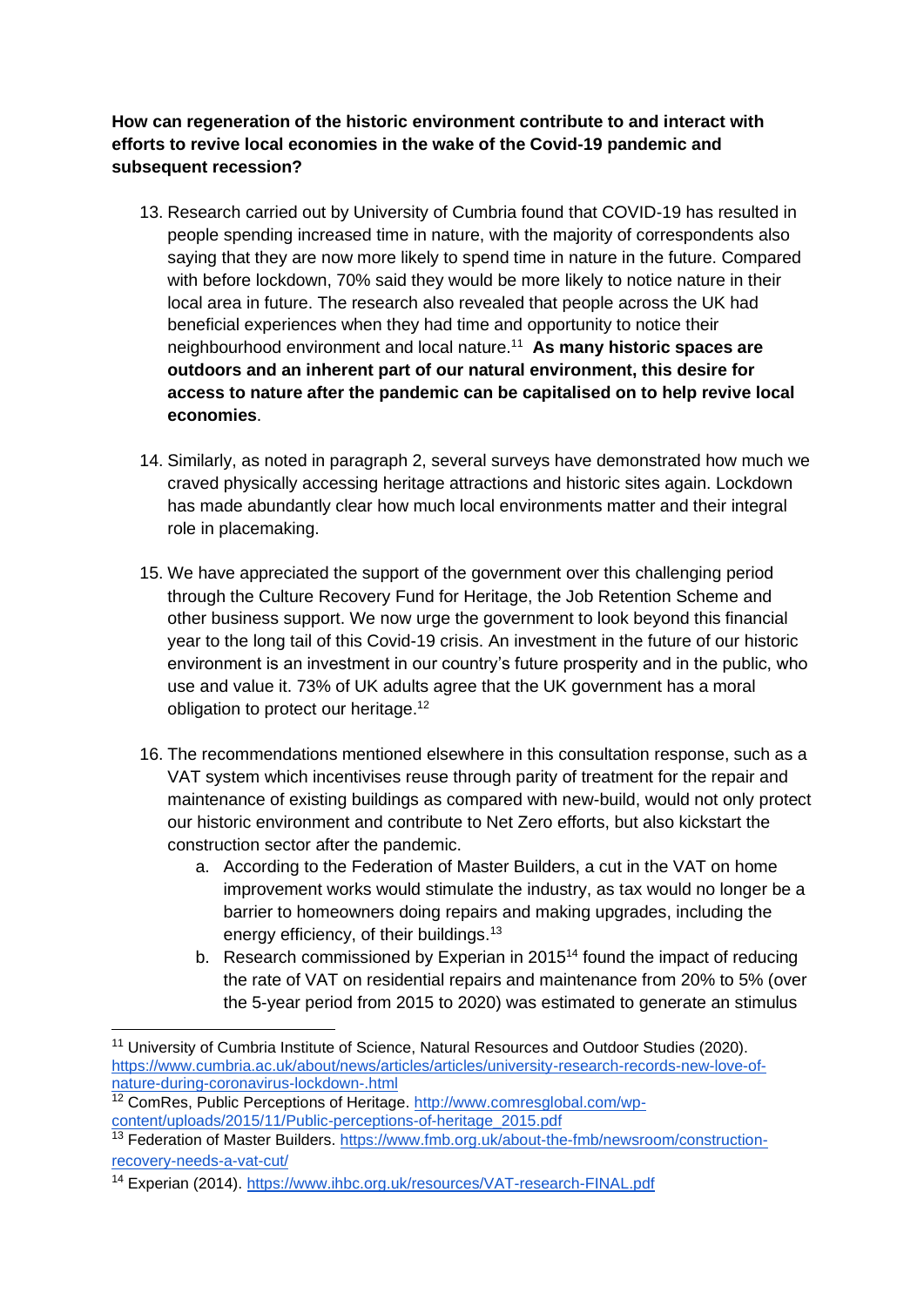of £15bn over the 5-year period to 2020 at a cost of £6.6bn over the same period.

#### **What evidence exists that historic buildings provide flexible, low rental space for start-up businesses, social enterprises and community facilities, thereby helping to stimulate local economies, particularly in more peripheral neighbourhoods?**

- 17. Heritage buildings are assets to communities. Councils, planners and developers must recognise that they play an important role in creating a sense of place. A historic building comes with a built-in visitor experience – the building has a story to tell. For businesses, this heritage story can form the basis of a unique marketing strategy and differentiate it from its competitors.<sup>15</sup>
- 18. The Future High Streets Fund recognises the importance of historic buildings to communities by supporting charities and social enterprises to develop projects with the potential to bring new life to high streets by creating alternative uses for redundant or underused historic buildings in town centres.
- 19. The value of historic buildings and heritage sites for local economies is clear see paragraph 3 and 13.

#### **How has heritage regeneration helped to boost the image and social cohesion of the areas they are located in, attracting investment and providing a catalyst for reversing economic decline?**

20. Heritage regeneration boosts the image and social cohesion of areas in which they are located. The Architectural Heritage Fund, among others, has excellent examples of this process. For instance, The Peckham Road Fire Station is a striking example of Victorian domestic Gothic architecture and is being used as a contemporary arts space and annexe to the South London Gallery's main site. The regenerated building provides gallery spaces, an archive room, artists' studio, kitchen and terrace, combined with community and education facilities.<sup>16</sup>

#### **How can the care, repair and regeneration of the historic environment help to meet the UK's commitment to sustainable development, including cutting emissions to net zero by avoiding the use and waste of scarce resources associated with demolition and redevelopment?**

- 21. Tax changes should be considered as a priority to support the heritage sector and help contribute to the Government's 2050 net zero emission target, especially after the additional financial pressures and insecurity that coronavirus has initiated.
- 22. Work to historic buildings is currently subject to 20% VAT, yet no VAT at all is charged on work on new buildings. This creates an environmentally unfriendly

<sup>15</sup> Historic England (2018). [https://historicengland.org.uk/whats-new/debate/recent/heritage](https://historicengland.org.uk/whats-new/debate/recent/heritage-and-the-high-street/creative-uses-for-old-buildings/)[and-the-high-street/creative-uses-for-old-buildings/](https://historicengland.org.uk/whats-new/debate/recent/heritage-and-the-high-street/creative-uses-for-old-buildings/)

<sup>16</sup> Architectural Heritage Fund (2020).<http://ahfund.org.uk/recentcasestudies>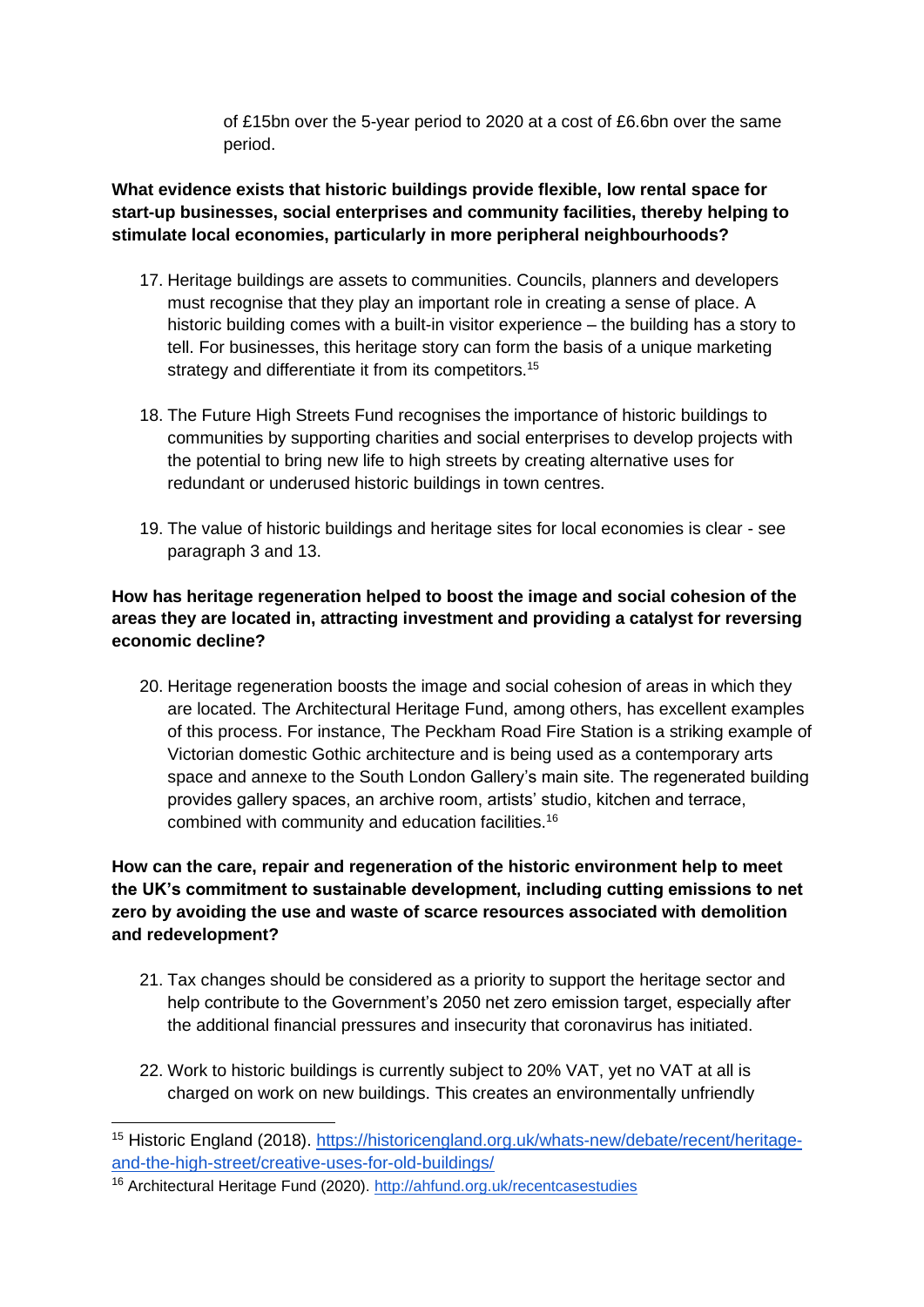incentive to demolish old buildings. The Building Better, Building Beautiful report restates this case, noting: "Among our specific proposals, we advocate radical reform of the VAT provisions so as to remove the incentive favouring new-build over re-use when it comes to discarded buildings. Such reforms will bring to an end the unnecessary and ecologically unacceptable destruction of adaptable and durable buildings, and their replacement by short-lived glossy boxes… Government should align VAT on housing renovation." It also argues these tax regimes potentially more than double the tax liability to landowners who take a long-term interest in creating better places<sup>17</sup>.

- 23. Buildings are today the third largest greenhouse gas (GHG) emitting sector in the UK. The construction of new buildings emits 48 mega-tonnes of carbon dioxide in the UK each year – that is equal to the total emissions for the whole of Scotland. Creating an equalisation at 0% VAT will be particularly impactful on levelling up to a greener infrastructure and way of life. We are aware that whilst the UK remained in the EU this was cited by the Government as too difficult, but with our departure from the EU, an opportunity is now presented for simplification where VAT is set equally for all construction work whether new build or repair and maintenance. This will encourage UK homeowners to carry out energy efficient repairs and improvements, avoiding future carbon emissions from buildings. Given the Government's stretching targets around reaching Net Zero by 2050, a renewed focus on place, quality of life, and a growing recognition of the role of heritage in achieving these important public outcomes, now is the time to ensure that Government is doing everything it can to create the right conditions for encouraging repair and recycling of buildings.
- 24. Historic England commissioned Carrig Conservation International to undertake a research project for Heritage Counts entitled "Understanding carbon in the historic environment"<sup>18</sup>. Using actual data from two historic buildings, a life cycle assessment model was developed and used to compare the embodied and operational carbon emissions before and after energy efficient refurbishment was undertaken, as well as between demolition and new build versus repair and retrofit. The research shows that carbon emissions are reduced by more than 60% by 2050 as a result of the refurbishment and retrofit.

#### **How can conservation-led regeneration of the historic environment help to promote sustainable patterns of development, striking the right balance between economic growth and social equity, while also curbing wasteful emissions?**

25. As discussed above, the conservation-led regeneration of historic spaces causes less emissions than new builds. Regeneration, such as repurposing a building, can contribute to economic growth and social benefit by giving the building a new,

<sup>&</sup>lt;sup>17</sup> Building Better, Building Beautiful Commission (2020).

[https://assets.publishing.service.gov.uk/government/uploads/system/uploads/attachment\\_data/file/86](https://assets.publishing.service.gov.uk/government/uploads/system/uploads/attachment_data/file/861832/Living_with_beauty_BBBBC_report.pdf) [1832/Living\\_with\\_beauty\\_BBBBC\\_report.pdf](https://assets.publishing.service.gov.uk/government/uploads/system/uploads/attachment_data/file/861832/Living_with_beauty_BBBBC_report.pdf)

<sup>18</sup> Historic England (2019). [https://historicengland.org.uk/content/docs/research/understanding](https://historicengland.org.uk/content/docs/research/understanding-carbon-in-historic-environment/)[carbon-in-historic-environment/](https://historicengland.org.uk/content/docs/research/understanding-carbon-in-historic-environment/)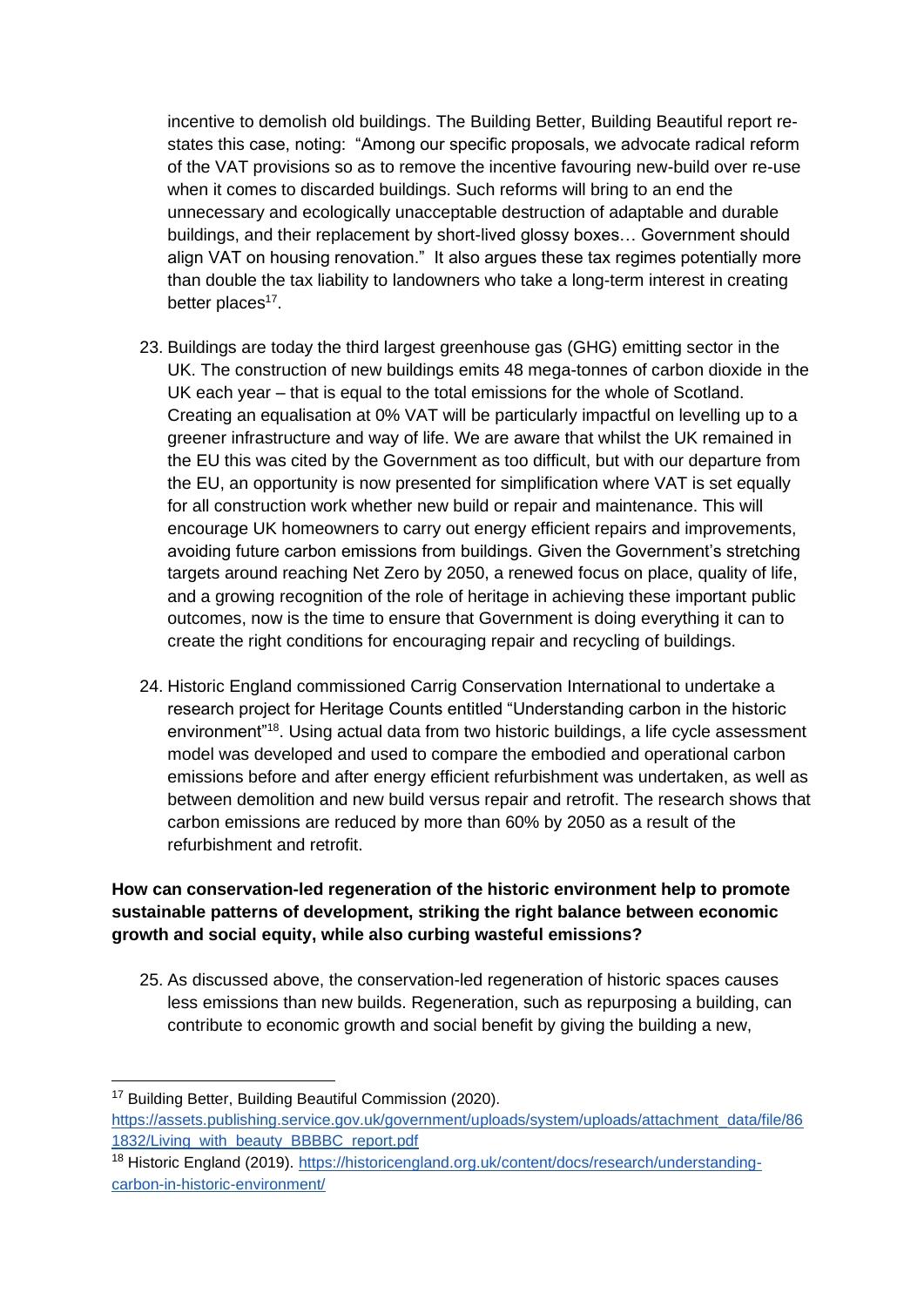relevant purpose. Restoring heritage sites can also increase tourism to the site which has economic and social benefits.

#### **What are the implications of the government's reforms to the English planning system, proposed in the planning white paper, for the conservation and regeneration of historic areas?**

- 26. We think that the proposed reforms to the English planning system could have serious negative implications for the conservation and regeneration of historic areas. We are particularly concerned that the Government does not recognise in its Planning White Paper that the natural and historic environment is not found only in Protected areas but in Growth and Renewal zones too. Indeed, much of it yet to be discovered (e.g. buried heritage assets or the many buildings of listable quality that have not yet been listed, buildings of local importance and high quality, undesignated sites of importance) or part of a wider historic landscape (parks and gardens, battlefields, monuments, historic places). It is unclear whether or how these features would be recognised and protected.
- 27. We advocate that the new system for development areas recognises that over 90% of heritage assets are undesignated, will not only be located in 'protected' zones, and usually rely primarily on processes for obtaining planning permission for their protection. Appropriate assessment of such sites must be done before permission to build in principle, by designating an area for growth or renewal, is awarded. Any approach that divides land into three types of zones for planning needs to take account of specialist advice and use HERs and Historic Landscape Characterisation, as well as the MAGIC database, to understand the environmental sensitivities of every place and so inform the management of development in all categories of development area.
- 28. We also disagree with the Government's proposal in the Planning White Paper for a new consolidated test of "sustainable development" replacing existing legal and policy tests for Local Plans. A "single test of sustainability" may undermine attempts by local authorities to properly protect their local historic environment. For example, the test may force local authorities to abandon some attempts to zone areas as "protect" areas, thereby threatening our heritage. Replacing local tests with general national tests threatens the soundness of the whole package of reforms to the English planning system. This would effectively remove the power from local communities to say *what* can be built *where* - reducing it to only *how* those developments can be built.
- 29. We also have grave concerns about MHCLG's new proposals for a new development (PD) right for the change of use from Commercial, Business and Service use to residential. The current legislation exists for a good reason substantial developments need full planning consideration. The reason for PD rights based on size is to allow for small schemes with minimal impact. Larger buildings have greater physical and visual impact on the settings of heritage around them and therefore need the proposer consideration that planning permission allows. The proposals around upward extensions are also problematic as these extensions pose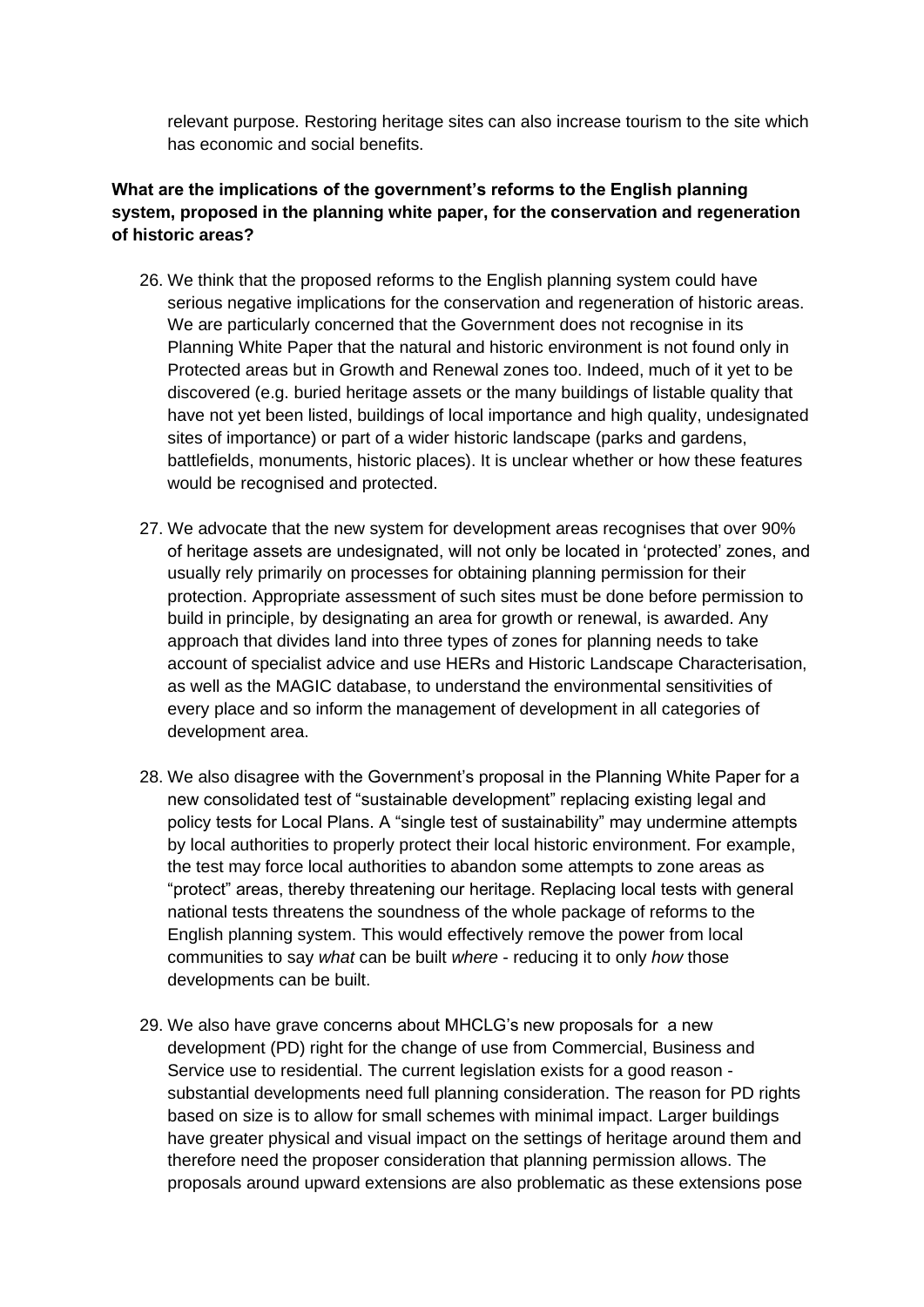a potential threat to the setting of heritage and historic environment of the local vernacular and the surrounding buildings, and therefore the appreciation, enjoyment and understanding of it.

#### **What have been the impacts of cuts in local government to the capacity of planning departments to facilitate the conservation and regeneration of sensitive historic areas?**

- 30. Well-funded and responsible local authorities are needed to protect our valuable historic environment and use heritage to create vibrant homes and places. Severe cuts to local authorities have meant that local museums, archives and planning departments have suffered.
- 31. Since 2006, the number of conservation specialists has fallen by 37% and the number of archaeological specialists has fallen by 35%. Severe cuts to local authorities have meant that local museums, archives and planning departments have suffered. Local planning authorities in urban areas in England have had their budgets cut by 41% over the last ten years<sup>19</sup>.
- 32. The Government should invest in local government and ensure Local Planning Authorities have adequate planning, conservation and archaeological staff who look after our heritage, by ring-fencing funding for proportionate staffing levels.

#### **How can post-pandemic efforts to boost skills training support efforts to revive neglected crafts key to historic building conservation?**

- 33. There is evidence that specific skills training boosts historic building conservation. For example, in the Seventeen Nineteen Craft Skills Programme, construction apprenticeships, practical learning sessions, and a programme of hard hat tours provided concrete skills for the individuals who took part, and also helped to protect Holy Trinity Church from falling into disrepair.
- 34. VAT on repairs and maintenance has a suppressive effect on economic activity around construction and has resulted in consequential loss of capacity among heritage specialists who are essential for the appropriate care of historic buildings. This has had a negative impact on reviving or promoting enterprise, craft skills and apprenticeships<sup>20</sup>. A change in VAT to support Net Zero efforts would kickstart the construction sector and boost training on historic conservation in order to fulfil demand for the care, reuse and retrofit of historic buildings. Boosting skills training post-pandemic provides jobs and provides the ability to restore historic buildings.

#### **How can the conservation and restoration of historic parks and other important green spaces contribute to efforts to encourage exercise and thereby promote health and well-being?**

<sup>19</sup> Centre for Cities (2019) . [https://www.centreforcities.org/reader/cities-outlook-2019/a-decade-of](https://www.centreforcities.org/reader/cities-outlook-2019/a-decade-of-austerity/)[austerity/](https://www.centreforcities.org/reader/cities-outlook-2019/a-decade-of-austerity/)

 $20$  IHBC. [http://ihbconline.co.uk/toolbox/research\\_notes/vat.html](http://ihbconline.co.uk/toolbox/research_notes/vat.html)